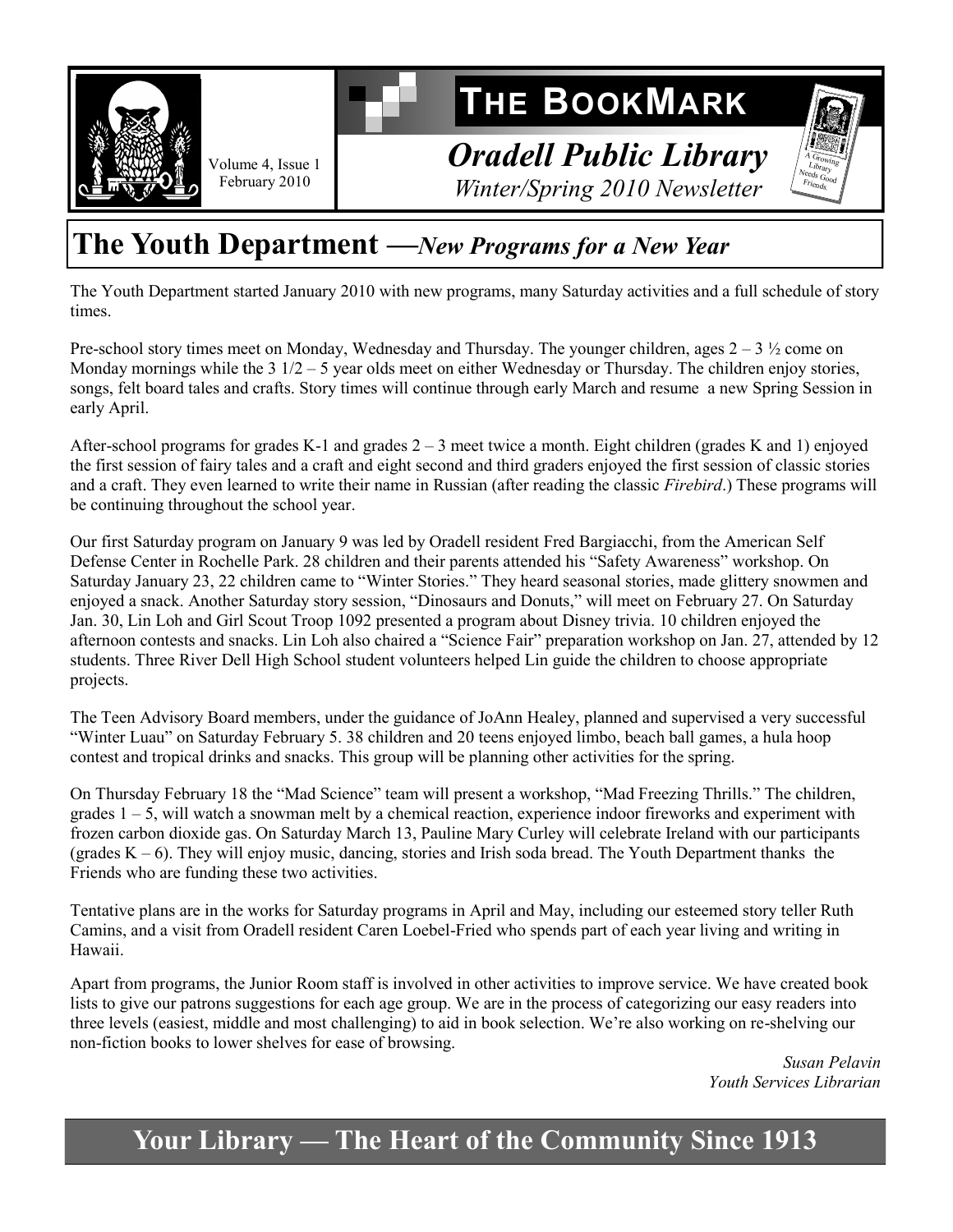### **Local History** *— Oradell Authors*

Oradell resident, Stuart Schneider is a writer/attorney who has written numerous books on collectibles and antiques. Including, *Halloween In America, Collecting* 



*Flashlights, The Handbook of Vintage Cigarette Lighters, The Incredible Ball Point Pen, Collecting The Space Race, Fountain Pens and Pencils - The Golden Age of Writing Instruments, The Book of Fountain Pens and Pencils, Halley's Comet-Memories of 1910..*

Halloween is Stuart's favorite holiday and his yard haunt during the month of October is something to see. He has appeared as the Halloween expert on numerous television shows and his Halloween history and collecting articles have appeared in many publications. A former professional photographer, Schneider took many of the photographs in this book.

Mr. Schneider donated his coauthored *Halloween: Costumes and Other Treats*, to the Library's lending collection.

Mr. Schneider's books on fountain pens and pencils contain photographs of some of the most beautiful pens and pencils in the world, manufactured by the leading American and foreign companies. The collection is so large that he has used several books just to cover the subject.

He has also authored a book on cemeteries, containing some very provocative and eerie photographs taken in the United States and France. Volume II about more cemeteries is in the works.

Oradell artist, Roy Schemme, has won over 90 national and international awards for his graphic design and direction (including Distinctive Merit from the Art Directors Club of



New York, American Insatiate of Graphic Arts and Graphics Annual to name a few).

He has managed his own studio in the New York Metro Area for a number of years, offering both art and design to a broad range of agencies, magazines and educational publishers. Although he has often marketed his humorous illustrations as part of large graphics projects, *Skewed Views* is this is Roy's first collection of cartoons to be published in book form.

Roy has donated *Skewed Views* and other volumes to our Oradell history book shelves. It is "An impish, puckish, ever waggish collection of ditzy cartoons." It is sure to make you laugh!



In the heady days when passenger trains crisscrossed America in large numbers, the *Zephyr* name commanded special attention. To travel aboard (or even be eyewitness to) a



train that was an anointed member of Burlington Route's splendid *Zephyr* fleet was a mark of both esteem and adventure.

*Burlington's Zephyr* tells the story of how the fabuloud network evolved from the spunky little Zephyr 9900—a threecar slip of stainless steel born in 1934 to a far-flung 1934—to a far-flung fleet of nimble, gleaming trains that linked Illinois, Wisconsin, Minnesota, Iowa, Nebraska, Missouri, Colorado, Texas, and beyond, with California and the Pacific Ocean. In its pages you'll witness many of the great Burlington *Zephyrs.*

The author, has written 15 previous books, among them, 20th *Century Limited,* a companion to this volume.

He is a contributing editor for *The International Railway Traveler* and contributor to *Trains Magazine* and *Classic Trains* and written for *Travel & Leisure; Railfan & Railroad; Locomotive & Railway Preservation; Passenger Train Journal;* and other periodicals, and travel sections of national newspapers including the *New York Times, Los Angeles Times, Washington Post,* and the *Globe & Mail.*

Mr. Karl Zimmermann lives in Oradell and has donated this volume to the Library's Oradell history room's Oradell Author Collection.

### **Library Programs —** *Mark your Calendar, Register*

Friends of the Oradell Library are gearing up for a busy and interesting season of programs.

- February programs include a repeat of the radio show from Teaneck New Theatre. This presentation will be ―Father Knows Best‖ on Feb. 24th at 7:30 p.m. Reservations suggested. Please call the library, 201-261-2613.
- Feb. 27th will be the return of another popular theatre group, Community Theatre of Tenafly. They will be presenting a One Act Play entitled "Lemonade" at 2 p.m. on Saturday afternoon.
- Feb. 11 brings back another popular Oradell program. Mark Dance will conduct a seminar on How To Plan for Retirement.
- April 9 Sheriff Maguire will be presenting a Gold Star Program for Seniors. Pre-registration is required. contact John Walsh or Dianne Daniele.
- May 10 Emmy award actor Susanna Rich will be performing a program on Emily Dickinson.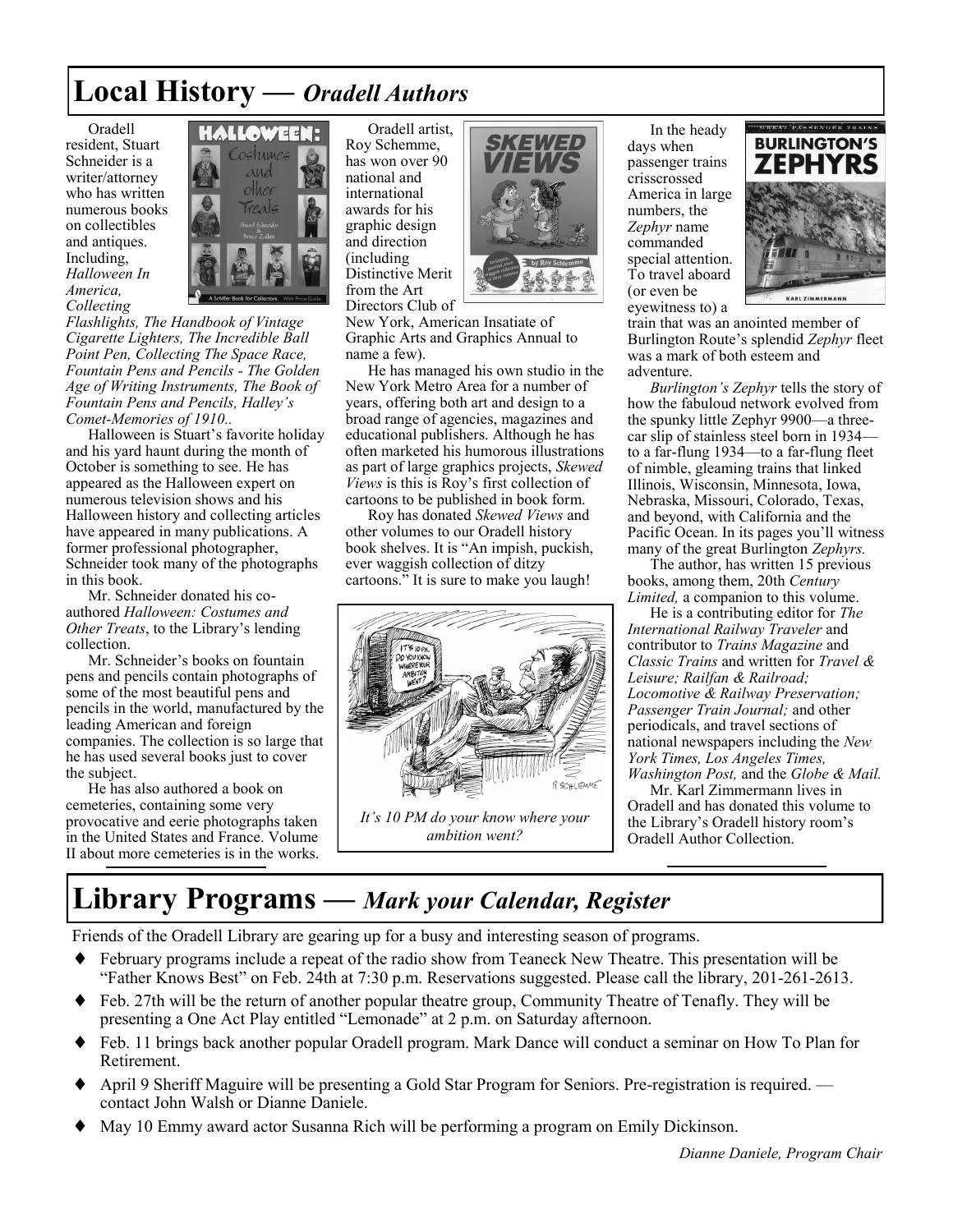### **Our new Library Director**

On behalf of the Board of Trustees and the Staff of the Oradell Free Public Library, we gladly welcome John J. Trause as the Oradell Free Public Library director, effective March 1st.

JOHN J. TRAUSE attended public schools in Wood-Ridge, NJ. He studied Classics, Latin and Greek, at Fordham University from 1980-1984 and went on to earn a Masters degree in Classics from the University of Cincinnati in 1987. In 1990 he earned a Master of Library Science degree from the School of Communication, Information and Library Service at Rutgers University/New Brunswick. From 1991-2000 Mr. Trause was a Reference Librarian at The Museum of Modern Art Library, New York, where he participated in the Strike of 2000. In 2000 he became the Director of the Wood-Ridge Memorial Library in his hometown of Wood-Ridge, NJ. He is pleased to begin serving the public as Director of the Oradell Library on March 1, 2010 and working with its excellent staff and with the Friends of the Library.



*JOHN J. TRAUSE* 

### **From the Reference Desk**

Both morning and evening book discussion groups are growing and continue to welcome new members. Over the summer, each book club member has been reading interesting and engaging fiction and non-fiction. The winter reading has included *Broken for You* by Stephanie Kallos and *The Glass Castle* by Jeanette Walls for the morning book group. As for the evening book group, winter reading has included *The Blind Assassin* by Margaret Atwood and *My Antonia* by Willa Cather.

The evening book group meets the third Wednesday of the month at 7pm, and the morning book group meets the fourth Tuesday of the month at 11am. Please call the Library for specific dates and titles that can be picked up several weeks before the sessions at the front desk.

The Library continues to display members of the communities' hobbies and collections. In the past months, we had the pleasure of displaying hand-made pottery, pointed & decoupage cigar boxes, antique teapots, antique cameras, and photographs. Please contact Nicholas if you have items to share with your community.

The Oradell Public Library is proud to be meeting the intellectual and cultural needs of the community be continuing to grow our *Great Courses* collection by the Teaching Company. The Library has a broad range of subjects, from philosophy to religion, literature to history, as well as science. As we continue to grow this collection, recommendations are always welcomed.

> *Nicholas C Jackson: Information Services Librarian*

Every day there is a **Book Sale**  taking place on the library's lower level. Sponsored by the Friends, it offers a wide variety of subjects. Prices ranging from 50 cents to \$1.00. There are also video tapes, CDs and DVDs. Next time you're browsing for a book to check out, stop down to the Lower Level and check the **For Sale** shelves. You might just find a treasure to add to your book collection.

Proceeds go to financing our programs and library incidental expenses not covered by the library's operating budget.

**Book Sale 12 Corner Sale Items** 

#### Oradell History Books:

- 75th Anniversary.................... \$5.00
- 100th Anniversary................ \$15.00
- Illustrated Note Cards................. \$10.00

Our Popular Owl

| Sale items available at the front desk. |  |
|-----------------------------------------|--|



*George Materon*